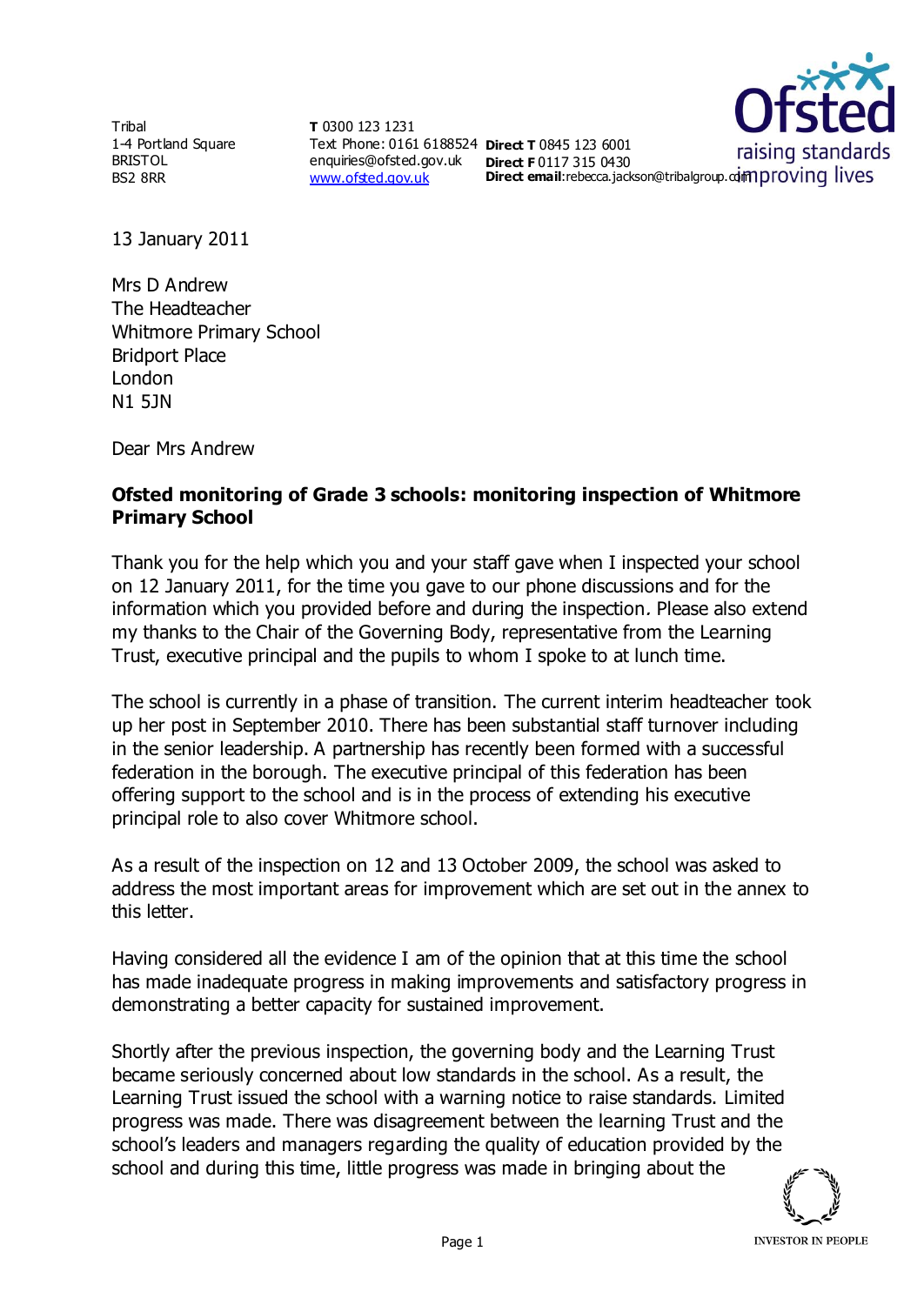

improvements identified in the Ofsted report. Following the departure of the previous headteacher, the Learning Trust appointed an experienced headteacher from their consultancy team as interim headteacher. She quickly identified that the school's assessment data were unreliable.

As the school did not participate in the 2010 national tests, there is no evidence to suggest the school has been successful in raising pupil attainment since the last inspection. Attainment remains very low.

Over the last term, under the direction of the interim headteacher, more rigorous and robust assessment of the quality of teaching has taken place. This indicates the quality of teaching to be generally satisfactory with some that is inadequate. The school has now begun an intensive drive to raise the quality of teaching through coaching, demonstration lessons and team teaching. Support has been received from the Learning Trust and local schools in coaching teachers to improve their practice. For example, a new approach to literacy was introduced by the new executive principal at the beginning of the week of the monitoring visit. The positive impact could clearly be seen in the joint lesson observations undertaken. There is now an intense focus on developing pupils' language skills and extending their vocabulary. However, this development is too recent to see enough impact on pupil achievement.

When given the right opportunity, pupils are excited by learning and are easy to inspire. For example, in a demonstration science lesson given by a visiting teacher, there was an audible sense of amazement from pupils during a very simple demonstration of the concept of volume. This demonstrated the positive impact of the recently-introduced professional development for teachers.

During the monitoring visit, five lesson observations were undertaken jointly with either the interim headteacher or the executive principal. Together, they have an accurate understanding of the strengths and weaknesses of teaching and learning. Common classroom management routines led to good behaviour in lessons, creating a positive atmosphere for learning. Pupils were keen to participate. The teaching seen was at least satisfactory. The most common weakness preventing lessons from being good was that teaching was not sufficiently adapted to challenge the most able and check that the least able could understand what they were supposed to be doing. This was a key area for improvement in the last inspection report and remains so.

Pupils speak positively about the school. Amongst the Year 6 pupils interviewed, art and physical education emerged as favourite subjects suggesting a preference for practical activities. Although the behaviour of pupils in lessons is good, outside of the classroom, for example in corridors, pupils lack self-control.

Since the last inspection, governors have greatly increased the rigour with which they hold the school to account and the chair of governors has proved very active in initiating much of the recent improvement.

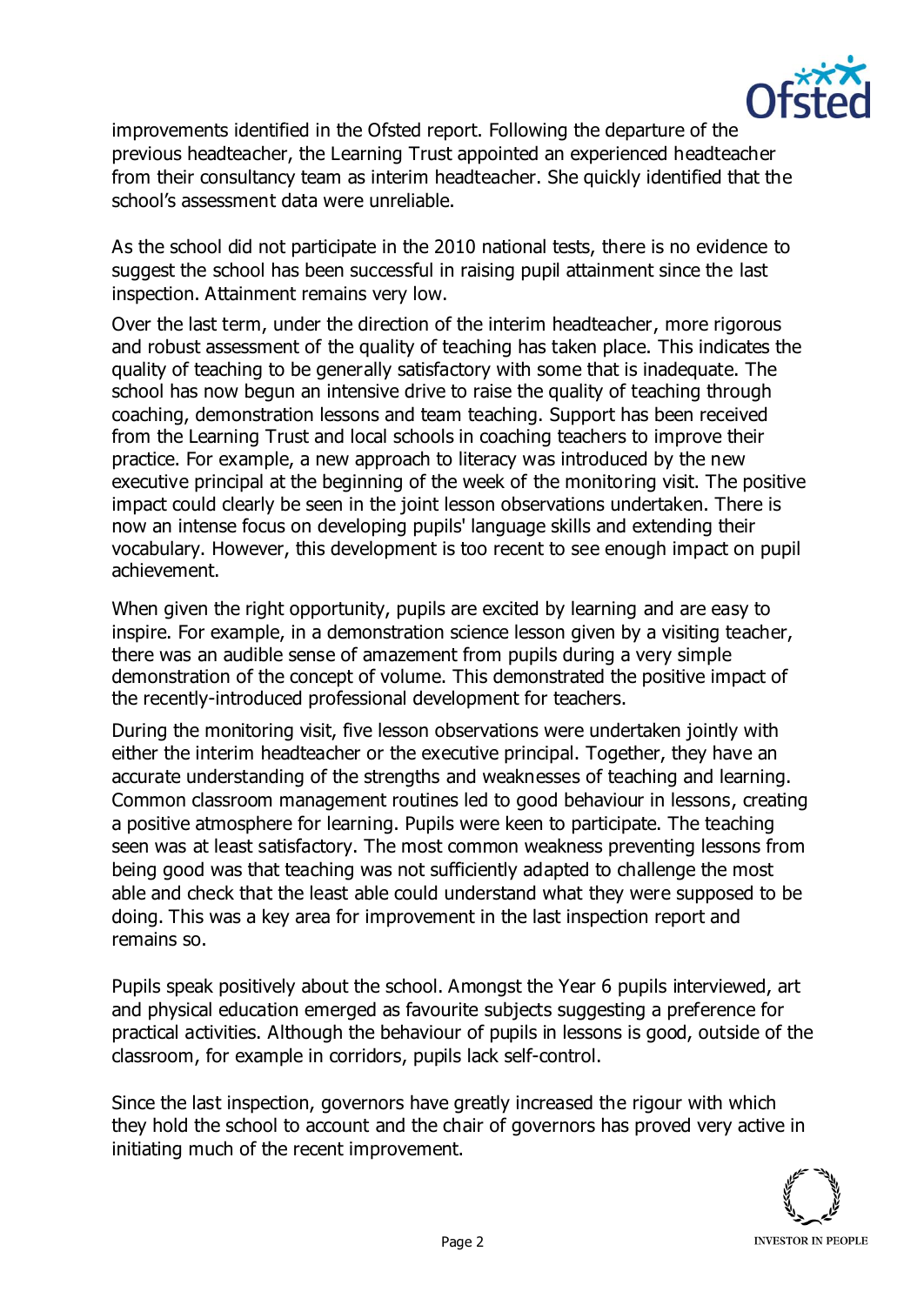

There are now clear signs of progress. The clear identification of weaknesses by the interim headteacher, the robust action of the Learning Trust and the additional resources provided through consultants and visiting teachers provide secure evidence of the improvement in the school's capacity to improve further. However it is only in the last term that these have begun to have a positive impact and so the overall progress over the fifteen months since the last inspection is inadequate.

I hope that you have found the inspection helpful in promoting improvement in your school. This letter will be posted on the Ofsted website.

Yours sincerely

Adrian Lyons **Her Majesty's Inspector**